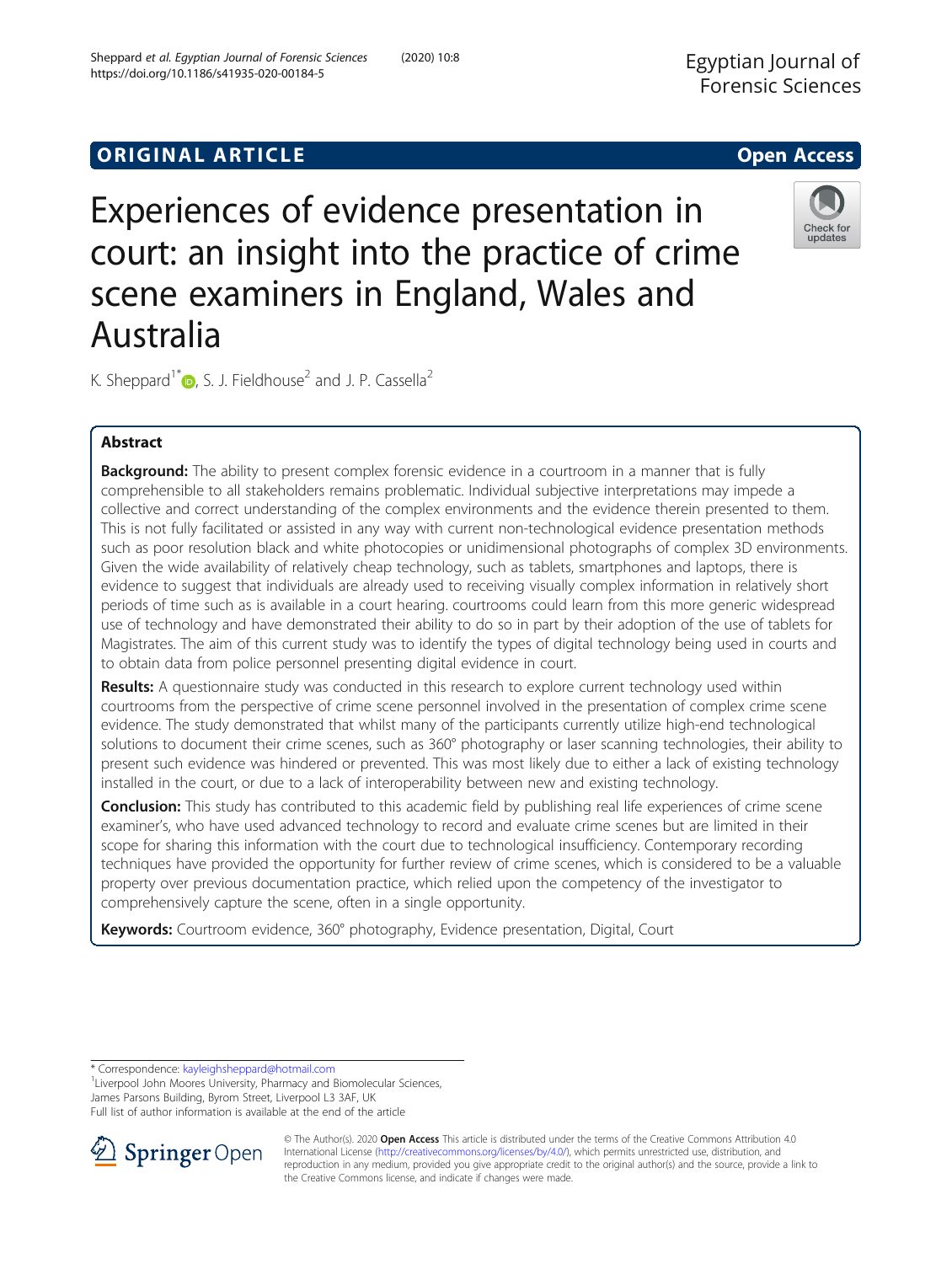## Introduction

The delivery of evidence in the UK Courts of Law in part involves extensive oral descriptions of events and evidence from an investigation, which can be a time consuming and laborious task (Schofield [2016](#page-11-0)). In terms of evidence relating to a crime scene, verbal statements, printed photographs and sketches of the scene may be used (Lederer [1994](#page-10-0); McCracken [1999](#page-11-0)).

Conveying evidence from a scene, which both experts and laypersons can fully understand, remains an "everdifficult task" (Chan [2005](#page-10-0)). This is because individuals may misinterpret or find difficulty in understanding the information being described to them (Schofield and Fowle [2013\)](#page-11-0). It is entirely likely that cognitive processes contribute to variance in the interpretation of the evidence amongst listeners, and perhaps unsurprisingly, a survey conducted by the American Bar Association ([2013](#page-10-0)) has demonstrated that significant volumes of technical information or complex facts can not only overwhelm the jury, but also often confuses them, leaving them feeling bored and frustrated (Kuehn [1999](#page-10-0); Schofield [2009\)](#page-11-0). In turn, this can present difficulties in absorbing and retaining information (Krieger [1992](#page-10-0)). Lederer and Solomon ([1997\)](#page-10-0) noted an increase in people's attention when moving object displays were used in the courtroom.

There have been research studies which have investigated and considered the effects and impact that evidence presentation methods may have on jurors' decisions in the courtroom (Schofield [2016](#page-11-0); Schofield and Fowle [2013](#page-11-0); Dahir [2011;](#page-10-0) Kassin and Dunn [1997;](#page-10-0) Dunn et al. [2006](#page-10-0); Schofield [2011](#page-11-0)). Alternative research has started to develop our understanding of the effects that technology may have on jurors and the decisions which they make in the courtroom (Burton et al. [2005\)](#page-10-0). Whilst visual presentation methods offer significant advantages in presenting complex evidence in an understandable way, research would suggest that such methods could also mislead, or unfairly persuade a jury (Schofield [2016](#page-11-0); Burton et al. [2005](#page-10-0)).

Manlowe ([2005\)](#page-11-0) details the practical considerations which need to be made before introducing visual presentations into the courtroom, such as whether the technology installed permits graphical displays to be presented. Manlowe ([2005\)](#page-11-0) advocates the use of visual evidence in the courtroom in combination with oral presentations, as it has been found that jurors can retain six times as much information when compared with just oral presentations alone. Schofield and Fowle [\(2013](#page-11-0)) also extensively described the advantages and disadvantages associated with different graphical technologies for presenting evidence in the courtroom, and provided guidelines for using such evidence.

Given the availability of technical devices, such as tablets, smartphones and laptops, there is some evidence to suggest that individuals are used to receiving highimpact information in relatively short periods of time (Manlowe [2005;](#page-11-0) Pointe [2002\)](#page-11-0). This information is highly visual, and as it utilizes technology might suggest that members of the court, including the jury, are equipped for a shift towards an increase in the quantity of visual data and technological advancement. It might also suggest that traditional methods of presenting evidence relating to a crime scene, such as sketches and photographs lack the flexibility and ability to deliver the intended information in a comprehensive manner. According to Manlowe ([2005](#page-11-0)), basic demonstrative exhibits in the courtroom were time consuming and expensive and were limited in their ability to be edited. Technological advancements in the presentation of crime scene evidence include scene recording and visualization (Schofield [2016](#page-11-0)). Such technology ultimately aims to facilitate effective and rapid communication of crime scene environments between users within law enforcement agencies and in court (O'Brien and Marakas [2010;](#page-11-0) Manker [2015\)](#page-11-0).

The presentation of forensic evidence using reconstructed virtual environments, such as computer-generated (CG) displays and virtual reality (VR) have been developed through the necessity to improve jurors' understanding of complex evidence without technical, jargon-filled explanations. It is thought that jurors place more credibility on what they can "see and touch" (Schofield [2009](#page-11-0)). Virtual environments present unique opportunities to visually illustrate a scene, with the ability to "walk through" and virtually interact with the environment, and this can be more compelling for juries (Agosto et al. [2008](#page-10-0); Mullins [2016\)](#page-11-0). Howard et al. [\(2000](#page-10-0)) explored the use of virtual reality to create 3D reconstructions of crime scenes and demonstrated that the system they introduced made the evidence being presented to them easier to comprehend, and substantially shortened the length of trials.

Panoramic photography is another means of technological advancement that has been used to aid the presentation of crime scene evidence. In 2014, a 360° panorama was used to demonstrate material as part of a murder trial. The jury in Birmingham experienced a virtual "walk through" of a scene for a murder trial, created using an iSTAR® panoramic camera (NCTech). Warwickshire Police have used an iSTAR® camera to document serious road traffic collisions (RTCs), which contributed to the evidence revealed during the trial of Scott Melville for the murder of Sydney Pavier. Principal Crown advocate of the Crown Prosecution Service, Peter Grieves Smith commended the technology used stating "It was invaluable footage that greatly assisted the jury in understanding the layout of the property. It will surely become the norm to use this in the future in the prosecution of complex and grave crime". Judge Burbidge QC also commended Warwickshire Police for their professional pursuit of justice in this case.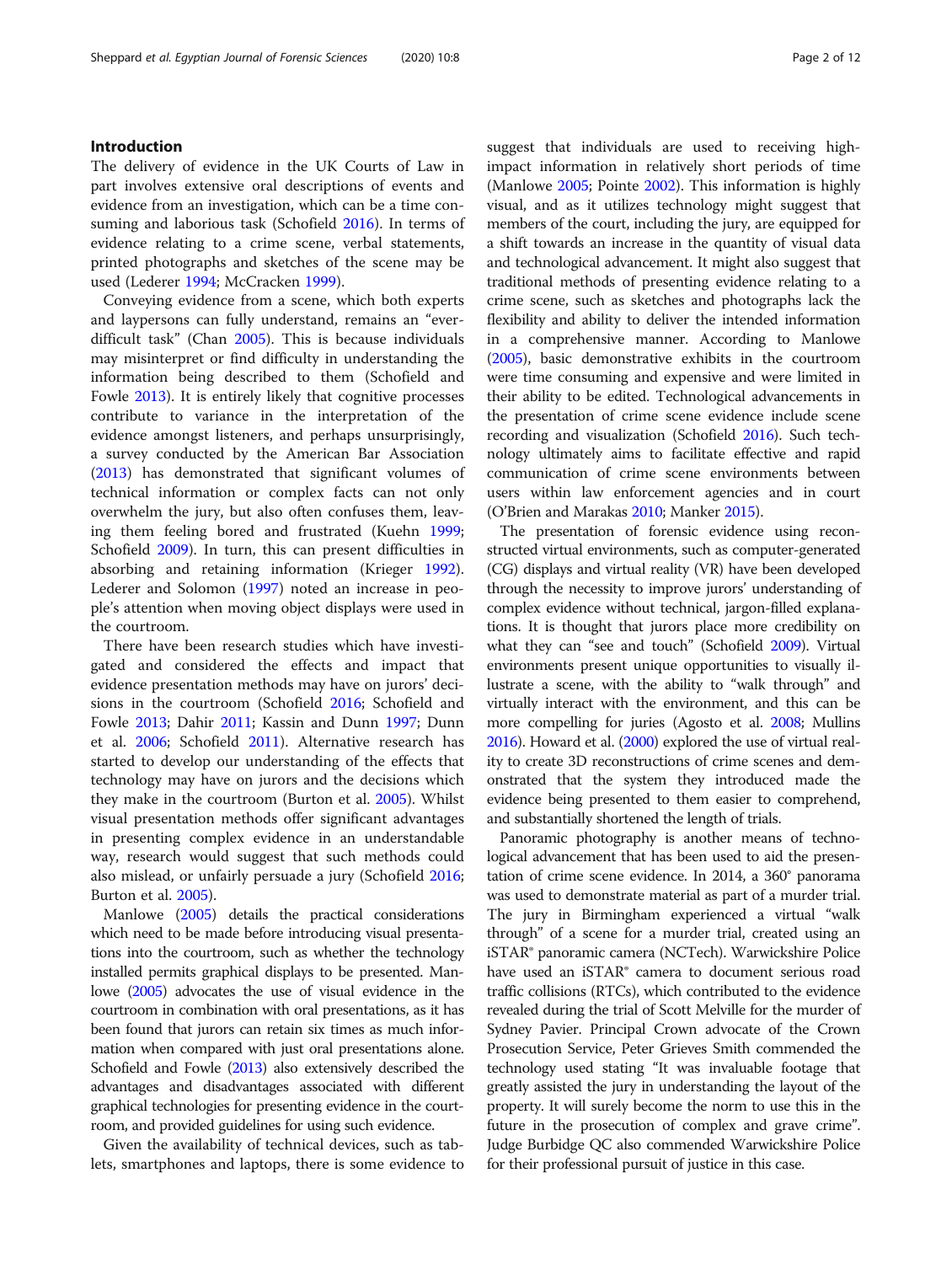Reportedly, the state of courtroom technology integration differs significantly around the world (Manker [2015](#page-11-0); Reiling [2010;](#page-11-0) Ministry of Justice [2013](#page-11-0)). Basic technology, such as tablets and television screens are being used within some courtrooms in the USA and Australia (Schofield [2011](#page-11-0)) with a limited number integrating more high-end technological solutions, such as CG presentations in the USA (Chan [2005](#page-10-0)). The integration of technology within the UK courtrooms is still in its infancy and is a significantly slower process than the USA or Australia (Schofield [2016](#page-11-0)). As part of a strategic new plan introduced in 2014, the UK criminal justice system was due to be transformed through digital technology. The plan sought to make courtrooms "digital by default" with an end to the reliance on paper by 2016, and to provide "swifter justice" through the digital dissemination of information (Ministry of Justice [2013\)](#page-11-0). The ultimate aim was to digitize the entire UK criminal justice system by 2020, to simplify processes and improve efficiency. In 2013, Birmingham's Magistrates court produced the UK's first digital concept court, a courtroom that trialled technology to aid in the speed and efficiency of trials using laptops to store electronic case files as opposed to large paper folders, and to facilitate the sharing of files with other members of the courtroom.

In 2016, the UK National Audit Office conducted an investigation to determine the current situation of courtrooms in terms of the digital reform. Results demonstrated how some parts of the criminal justice system were still heavily paper based, creating inefficiencies. The report concluded that the time frames that were originally employed, were overambitious (National Audit Office [2016](#page-11-0)).

The aim of this study was to explore the current situation regarding technology use in courtrooms from the perspective of persons involved in the presentation of crime scene evidence, and to explore barriers and facilitators to its greater and effective use. In this study, the following objectives were considered: to establish the state of current literature associated with the use of technology in courtrooms; to obtain data regarding the experiences of the UK police service personnel with respect to presenting digital evidence in courtrooms; to identify the types of technology that are currently being utilized in courtrooms in the UK; to seek the opinions of police service personnel with regard to digital technology use in the courtrooms and to use these outcomes to define a fresh starting point to debate the exploitation of digital technology use in the UK courtrooms to facilitate more efficient, better value for money and robust judgements with complex forensic content.

The study has focused on the experiences of crime scene personnel because of the advancements of technology in this particular area, such as the use of 360° photography and laser scanning. The subject area also falls within the remit of the research team. By sharing opinions and experience, the paper hopes to aid both legal professionals and police service personnel to a more comprehensive understanding of the current use of technology in the courtroom, the advantages which technology can provide to their case, and the barriers which have been affecting the adoption of technology.

## Methods

## Participant questionnaires

A qualitative phenomenological research study was conducted to explore the experiences of police service personnel regarding the current use of information technology in courtrooms and in their experience of evidence presentation. The sample group included vehicle collision investigators and forensic photographers/imaging technicians. A snowball sample of 21 police service personnel from England and Wales and Australia were recruited via email and a UK police forum for participation within this study. It was considered useful to recruit participants from these countries because of the similarities with their respective criminal justice systems (McDougall [2016](#page-11-0)) but where differences in the rate of technology integration had also been previously reported (Schofield [2016](#page-11-0)) which could offer meaningful and experience based solutions in technological advancement.

Participants were required to formally consent to participation in line with the ethical requirements of the host institution. Participants were emailed a semistructured, open-ended questionnaire and were asked to type or handwrite their responses. The questions asked were as follows:

- 1. What is your job title and role within the criminal justice system?
- 2. As part of your role, are you required to present evidence in a courtroom?
- 3. Can you tell me what, if any, technology has been integrated into the courtroom?
- 4. What has your experience been in terms of the introduction of new technology into the courtroom?
- 5. Have there been any difficulties with technology being integrated into the courtroom?
	- a) With the implementation of technology with existing and current courtroom systems?
	- b) And whether there have been barriers, if any, to the adoption of such technology?
	- c) If there has not, why do you think this is?
- 6. In terms of the current methods with which forensic evidence is presented in court, do you think anything needs to be changed? Please explain.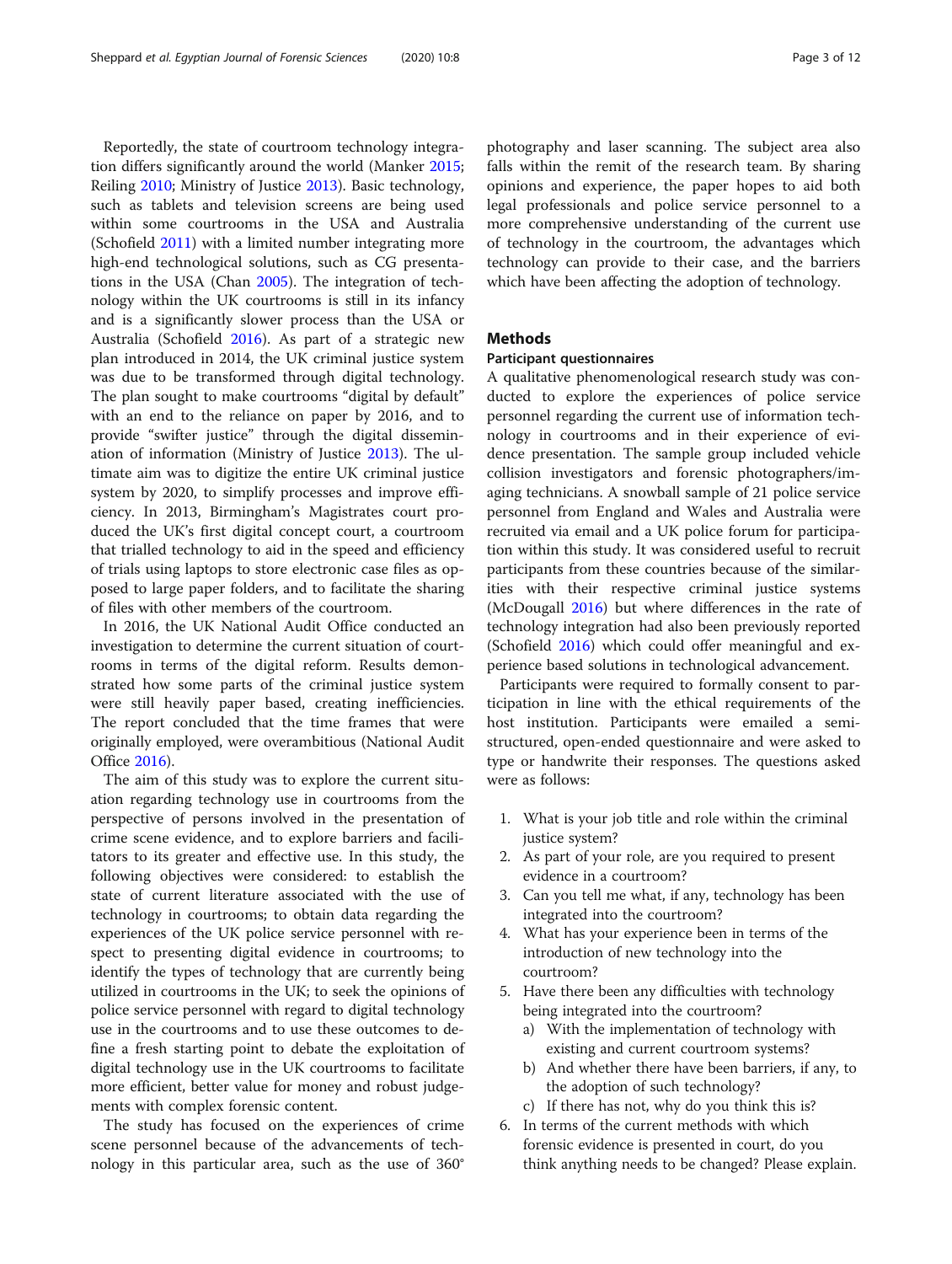- 7. What has your experience been with the presentation of evidence in court? Please explain.
- 8. New technology is becoming available to police services and forensic services for the documentation and presentation of crime scenes. 360° photography or laser scanning is being implemented into police services to speed up the data capture as well as to capture more detail and information from the scene.
	- a) Have you had any experience in this area—do you yourself use these methods for documenting crime scenes?
	- b) Have you ever had to present this type of evidence in court? Please explain.
- 9. What has the response been to this method of presenting evidence
	- a) From the judges?
	- b) Barristers?
	- c) The jury members?
- 10. Is the courtroom fully equipped to allow you to present this type of evidence? Please explain.
- 11. Do you feel there is anything, which needs improvement? Please explain.
- 12. Can you give me your opinion on presenting evidence in this manner? Advantages/disadvantages.

## Data analysis

Thematic analysis based on Manker ([2015](#page-11-0)) methodology, originally adapted from Guest et al. [\(2012\)](#page-10-0), was used to analyse the data that was collected from the 21 participants. The data analysis consisted of breaking down and coding the text responses obtained from the participants' questionnaires, to identify themes and to construct thematic networks. A computer software program NVivo was used to store, organize and code the open-ended data collected from participants. Participant text responses were re-structured within an Excel spread sheet and the data set uploaded into the NVivo software. The data was explored using the NVivo software through word frequency queries to analyse the most frequently used words in the participant data. Emerging themes were identified and coded using specific keywords or "nodes". Nodes were created based on these recurring themes, and any responses were coded at the relevant nodes. For example, for question 11 which asked the participants "What has the response been to this method of presenting evidence", potential responses from participants could suggest a good response, a bad response, little response, no response or not applicable. These identified nodes would allow the researcher to link a node to the relevant response from participants. Within the NVivo software, the researcher could search nodes and easily identify all participants who had the same response. This was used to analyse the different themes identified within the participant data. As the analysis of the data progressed, new nodes were identified and these were checked against all other participants.

Thematic categories were determined by the researchers: to include courtroom technology, ease of use, implementation, limited use, recommendations, advantages and disadvantages. Some of the thematic categories were further broken down to include additional related categories. For example, courtroom technology was further broken down to include specific categories such as television screens, audio-visual technology, computers, 360° photography and laser scanning.

The nodes were associated with the thematic categories described above. The participant responses were analysed, described and tables created which documented the number of respondents to have reported such a response relevant to the nodes. The nodal frequency within each theme was used to determine the existence of trends within the data.

## Results and discussion

The purpose of this qualitative phenomenological research study was to explore and describe experiences of police service personnel with responsibilities within crime scene examination with regard to the current use of technology within the courtroom. This research covered over one third of the total 43 police services within England and Wales (15 services), as shown in Fig. [1](#page-4-0). Each police service has their own policy and procedures for conducting criminal investigations and as such different individuals within the same police service would likely follow the same procedures.

Although the use of questionnaires allowed exploration of the participants' experiences regarding the use of technology in the courtroom, they restricted further explanation or prompts for more detail which would be available in interviews. The authors accept that participant responses to questions that are likely to change based on different stimuli, such as the context of the request and their mood, in addition to what information they could recall from memory at that particular time. Consequently, participants may not recollect a particular experience or event at the time that they completed the questionnaire, and as a result may not mention it. In response to this, the paper presents a thematic analysis of the data, where collective themes are presented based on responses from the entire sample group rather than isolated incidents.

A consideration for the authors throughout the study related to the opportunities for participants to respond to questions in a manner that would be viewed favourably. This is termed "social desirability bias" (Manker [2015](#page-11-0); Saris and Gallhofer [2014](#page-11-0)). As a result, participants may have been inclined to over exaggerate "good behaviour" or under report "bad behaviour". Reportedly, the effects of social desirability bias is reduced in situations where an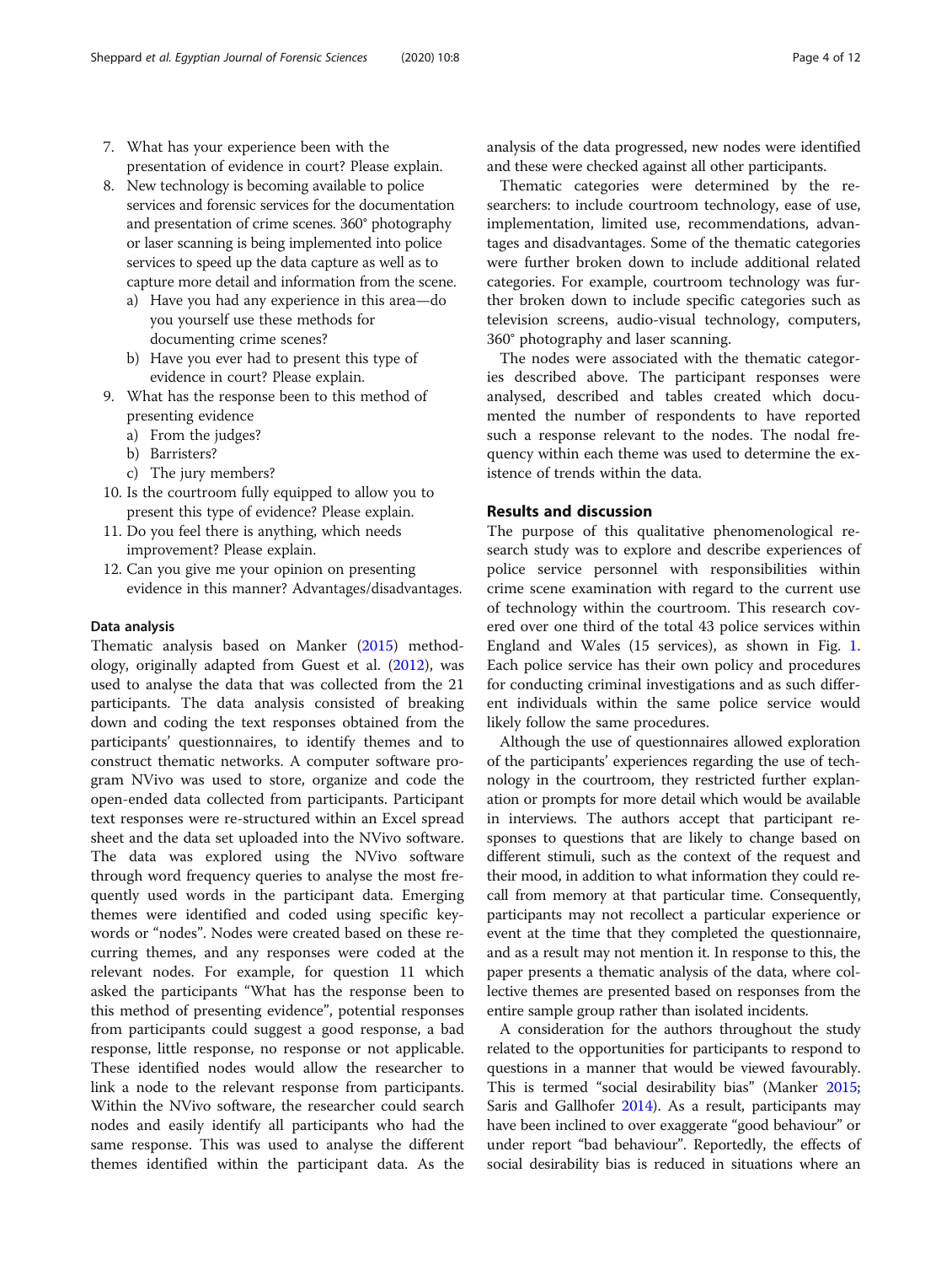<span id="page-4-0"></span>

interviewer is not present, which is why, in part, the experimental design included questionnaire data. When the data was analysed, six themes were identified. These were "current technology in the courtroom", "lack of technology in the courtroom", "difficulties/barriers associated with the integration of technology into the courtroom", "improvements/changes that are required", "the future of courtroom technology" and "360° photography and laser scanning".

## Theme 1: Technology used in the courtroom

Within the first theme, participants were asked about their experiences of technology within the courtroom, which prompted responses that described the use of television screens, DVD players/CCTV viewing facilities, basic PC's/ laptops, paper files, photographs, basic audio-visual systems, live link capability, projectors and the specialist software to view 3D data. Four participants described how the current technology within the courtroom was limited to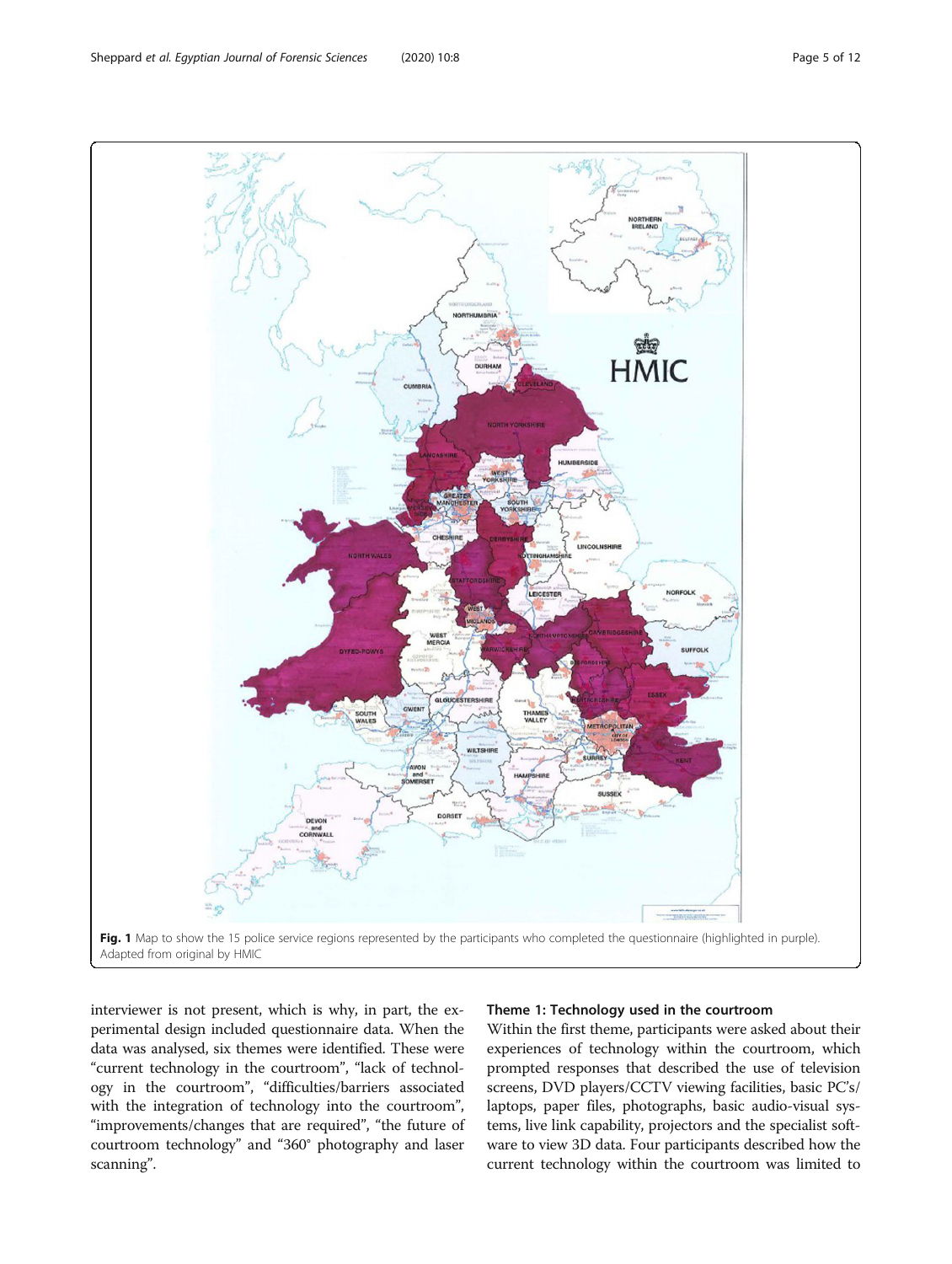that of traditional paper files and printed albums of photographs. Given the use of the term "technology" within the question, the answers that were given were perceived to describe very basic methods, and some of the participants equally commented that "the courts need to catch up". Those courtrooms that had initiated technology into trials had implemented what many participants claimed to be "basic and limited audio-visual technology".

The UK National Audit Office [\(2016\)](#page-11-0) identified that courtrooms have been slow to adopt technology and still heavily rely on paper files, which has worked for many years. The experiences described by the participants in this study would support these findings. The reason paper files have worked for many years could be attributed to the fact that people like to have something in their hands that they can see in front of them. Paper files and photographs allow a jury to look closely and examine what they are being shown, compared with distance viewing of a screen. However, printing photographs often leads to a loss in clarity and detail, which could make it more difficult to interpret what they are seeing. Often, it is the case that something may be visible on screen in a digital photograph that is not visible once recreated through print.

According to the data, the type of court and crime was a factor which determined whether any technology was implemented, and the type of technology that was implemented. For one participant, the majority of their cases were produced for the coroner's courts, who were reportedly "yet to embrace" new evidential technology. It was also noted, however, that although slow to embrace technology, in the majority of cases at the coroner's court, it was not needed.

## Theme 2: Lack of technology in the courtroom

According to the results of this study, little technology had reportedly been implemented into the courtrooms. One participant stated that, "there has been little investment by the courts in modern technology" and "generally there hasn't been any [implementation] and under investment seems to have been the greatest problem".

Some of the participants described how limited technology had negatively impacted upon their ability to appropriately present evidence in court. In one instance the following scenario was described:

I was presenting evidence on blood spatter in court. The jury were looking at photocopies taken from the album of blood spatter on a door. So I had to ask the jury to accept that there were better quality images where the spatter could be seen and I was able to interpret the pattern. Not only does this allow a barrister to claim I was making it up but, it is much easier to explain something if people can see it.

A similar experience was reported by another participant, who took personal measures to aid their presentation of evidence:

I had to show each individual juror an original printed photograph from the report I had brought with me as those provided in their bundle were of such poor quality that the subject of my oral evidence was not clearly visible to them.

Primarily evidence is verbal, [and that the] presentation of photographs are by way of rather dodgy photocopied versions lovingly prepared by the Crown Prosecution Service (CPS).

The significance of these statements relates to the potential for the evidence under presentation to be misunderstood or unfairly dismissed, which has implications for the case. These experiences would suggest that the most basic opportunities to provide equivalent quality photographs to the jury were missed. Forensic evidence is often highly visual, and even with an articulate speaker and extensive descriptive dialogue, the ability to effectively communicate the appearance and location of evidence such as blood spatter is likely to be strengthened by effective visual aids. Aside from high quality photographs, alternative digital presentation methods, such as portable screening devices may have provided an appropriate and just communication of the evidence.

Burton et al. [\(2005](#page-10-0)) and Schofield [\(2016\)](#page-11-0) each made reference to the effects of visual presentation methods on jurors' interpretation of evidence. In this research, reference has been made to actual evidence and not reconstructed scenarios; therefore, in our opinion, visual presentation opportunities to illustrate complex evidence such as blood spatter is only likely to improve jurors' understating of the evidence being presented to them. It may also improve jurors' retainment of information, as demonstrated by Manlowe ([2005\)](#page-11-0).

Paper files in the courtroom are still heavily relied upon, with the UK's Crown Prosecution Service (CPS) producing roughly 160 million sheets of paper every year (Ministry of Justice [2013\)](#page-11-0). In addition to the limited presentation quality of photocopied images, printed copies of two dimensional presentations were also criticized in terms of their inability to interact with jury members, as follows:

Tend to be clumsy and fill the witness box with paper that is pointed to in front of the witness and this is never conveyed to the jury.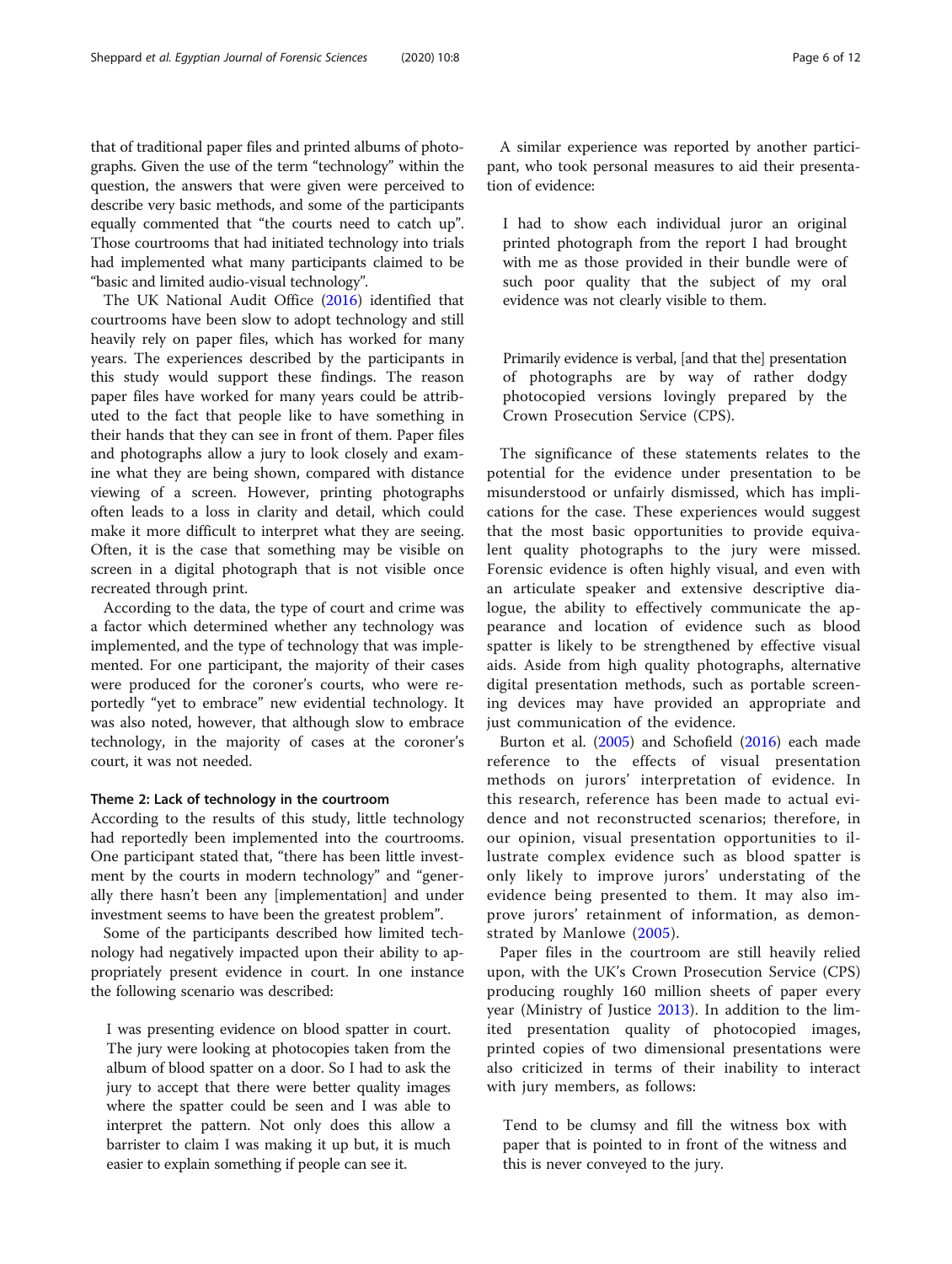If, maybe through the use of tablets, or some form of interactive media, this could be displayed on screen, then the witnesses' thoughts and explanations may be better conveyed to the jury.

For other participants, the use of printed paper was seemingly appropriate:

For most cases, a simple 2D plan and photographs is more than sufficient. There is the ability to produce flashy reconstruction DVD's, but I think there is a huge danger of a reconstruction showing things that did not happen, putting images to the court and jury that may only be a representation of a possible scenario rather than what is definite. This is particularly true for collision investigation where there are often unknowns and using a computer model cannot be certain that is what happened. Videos shown are talked through as they are run.

In this instance, the opposite explanation appears to be true. Here, the participant is suggesting that technology could facilitate the presentation of inappropriate and misrepresenting evidence, equally impacting negatively on the case. This would reasonably support the idea that the use of technology should be considered in the context of the evidence under presentation, and/or used in instances where facts are being communicated. The experiences described by this participant implied that the photographs that they had used had adequately supported the presentation of their evidence.

In cases where multiple types of evidence were being presented, the need for technology reportedly varied, but its availability was also restricted for some participants.

One participant described,

to date, I haven't used any visual aids/props. Generally, I will have compiled a report, which contains photographs and a scale plan, but as part of the wider investigation there may be digital data such as CCTV footage, 3D laser scans and animated reconstructions. My evidence is given orally and the relevant sections of the jury bundle referred to for context. I have presented a case involving CCTV footage which was played on too small a screen for the jurors to see properly, therefore making it difficult for them to understand the intricacies of what it showed. The footage itself had to be provided in a format that could be played in a DVD player present in the courtroom, leading to an overall reduction in quality.

The restrictive nature of this environment for the presentation of CCTV evidence is surprising in a society

that thrives on visual media. In this example, the presentation of evidence has been compromised for the cost of a larger screen, or the distribution of visual display devices, such as tablets. In terms of operation, these devices simply need to facilitate functions such as "play", "stop" and "pause". If there is a concern that jury members may be unable to comply, there are options to screen mirror devices, thus giving control to a single competent user. It was reported by an Australian participant that some courtrooms already had individual screens for each jury member. Many courtrooms in the USA had also installed multiple computer screens or individual tablets for the jury so that evidence was more easily viewed (Schofield [2016;](#page-11-0) Wiggins [2006](#page-11-0)).

One of the UK participants claimed that,

until the improvement of the visual aids for the jury i.e. much larger or closer/individual monitors are implemented even the products we provide at the moment are of limited use in the courtroom.

Any concern over difficulties with technology operation by jury members should be considered alongside the fact that according to the Office of Communications (Ofcom), in 2017, 76% of adults living in the UK had a smartphone; therefore, the authors question whether courtroom technological advancement should account for this and look at the cultural shift in technology. This was supported with the data, where a participant made reference to the introduction of technology into the courtroom stating how it can

depend very much on the attitudes of the judge, prosecutors and investigators. Some are technologically averse whilst others are happy to accommodate new technology.

In the USA, the courtroom 21 project (founded in 1993) has sought to address issues with technology integration into courtrooms by active research, demonstrating the software and hardware to users, as well as discussing ideas for use in court. This could be a useful learning opportunity for alternative justice systems moving forward, given that an evaluation of US courts in Rawson ([2004\)](#page-11-0) revealed some similarity between the US and UK current practice. There is some evidence to suggest that evidence presentation in the USA is similarly restricted by technological advancement.

The use of live links or videoconferencing, which allows expert witnesses to present their testimony off site was reported by two participants. This type of technology is widely used within courtrooms by police officers that can remain working until required to present evidence, to interview vulnerable witnesses, and to arrange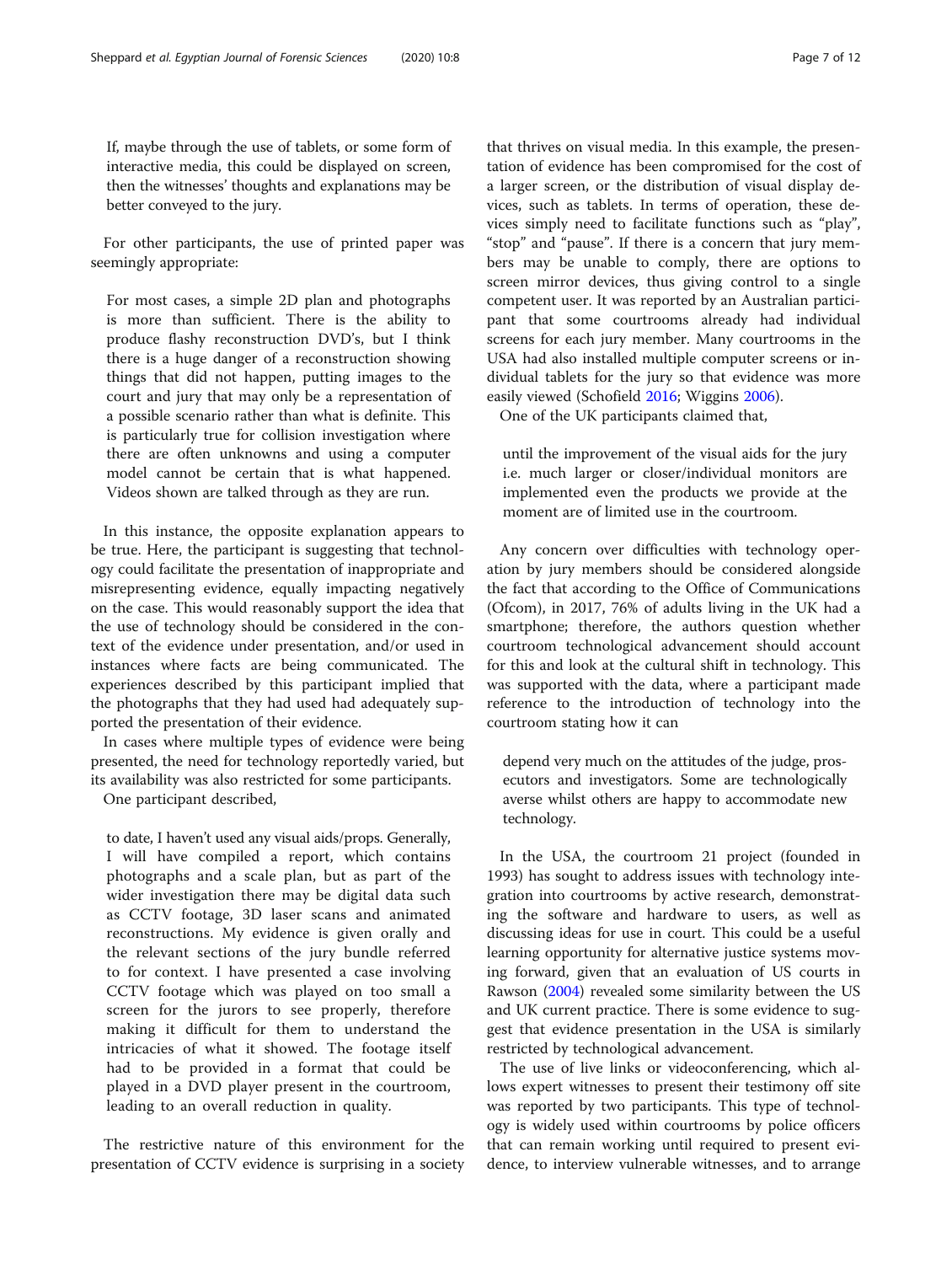suitable dates for a defendant's trial. This is believed to save time and money transporting defendants to the courtroom location for hearings.

# Theme 3: Difficulties/barriers associated with the integration of technology into the courtroom

This study highlighted some of the difficulties participants had experienced with the integration of technology into the courtroom and problems arising with the already installed basic courtroom equipment. One participant described,

people always seem to be finding their feet when trying to play with digital evidence, making things connect and work. Also, the actual devices are not always reliable

A lack of training and knowledge regarding existing technology was identified by several participants. One participant described the frustrations of the situations when technology was not operated correctly, describing,

the court clerk always seems to have difficulty getting the existing system to work correctly, albeit a DVD player. It is a great source of frustration for all involved.

And,

we occasionally use video footage, which has to be converted to DVD format to play at court –assuming the usher knows how to work it.

This raises a training issue within courtrooms, which was supported by the Rt Hon Sir Brian Leveson in his review of efficiency in criminal proceedings (Leveson [2015](#page-10-0)). In this document, the Rt Hon Sir Brian Leveson highlighted the requirement for judges, court staff and those individuals who have regular access to courtroom technology to be sufficiently trained. In addition, he highlighted the need for technical assistance to prevent underutilisation of technology due to technological failures, or defective equipment, which often delay proceedings (Leveson [2015\)](#page-10-0). In 2014, 13 cases in Crown court and 275 in Magistrates were postponed because of problems with technology. The National Audit Office [\(2016](#page-11-0)) reported that the police had so little faith in the courts equipment that they hired their own at a cost of £500 a day.

Issues regarding the compatibility of technology in the courtroom and a lack of staff training are not restricted to the UK. A report generated by the Attorney General of New South Wales, Australia, identified the same issues arising from technology in the courtroom (Leveson [2015](#page-10-0); NSW Attorney Generals Department [2013\)](#page-11-0).

Participants' reported lack of investment/funding as the most commonly occurring "barrier". According to one participant,

Under investment seems to have been the greatest problem; we have the opportunity to bring 3D interactive virtual scenes to the courtroom for example, however the limited computing power available means that this is impossible and there is little or no will on the part of the Ministry of Justice (MoJ) to invest in this technology.

And,

CPS protocol is resistant to change and it also requires funding.

This supports the work of Manker ([2015\)](#page-11-0), who found that participants considered cost of equipment to be the main reason for the limited use of technology. Although technology may be expensive to purchase in the first instance, the significant returns should outweigh the initial expenditure. For example, technology aided trials may aid juries in understanding evidence, reaching a verdict and thus bringing the case to a close more quickly, reducing case costs and allowing more trials to be conducted concurrently (Marder [2001](#page-11-0)). In addition, there are benefits that cannot be quantified, such as juror satisfaction and engagement through the use of technology over laborious descriptions.

Barriers can also include a resistance to change or a lack of acceptance. One participant commented on the reluctance of individuals to accept new technology;

barriers include reluctance of some judges, investigators and lawyers to consider or implement newer technologies into their investigation or courtroom presentation … these challenges are reducing as time progresses and the technologies are increasingly established and the general paradigm is altered.

In some circumstances it may be necessary to integrate newer systems alongside, or in conjunction with, already existing equipment effectively. In many cases, the technologies may not be compatible, as evidenced through one participant's response, who described,

the current systems seem incapable of keeping up with the advance on modern technologies or simply do not work more often than not.

Leveson [\(2015\)](#page-10-0) found that many judges were in favour of exploiting technology in order to aid in the efficiency of the criminal justice system but had doubts regarding the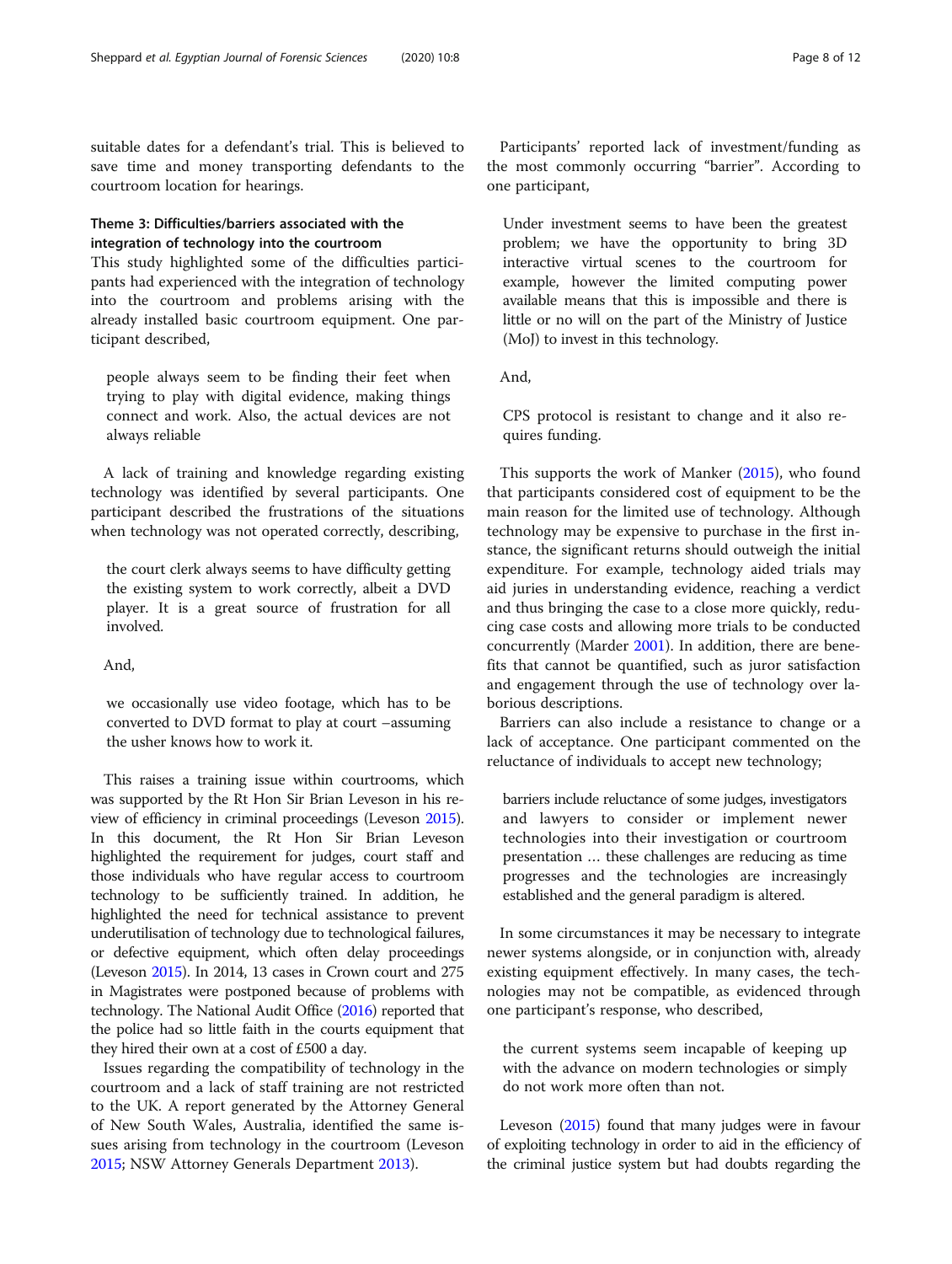ability to adapt current technology and its capacity to undertake its current duties.

This is not seemingly consistent with some participants' experiences of technology outside of the courtroom, but within their investigative roles fear of technology and change also presents a barrier to the adoption of technology, particularly the risks associated with such technological change. Some changes may be successful, and others may not, but until these changes are made, it is impossible to know the outcomes of the technology use and what it can provide to the courtroom (Marder [2001\)](#page-11-0).

There is some suggestion that technological change within courtrooms will be adopted. A report by the Ministry of Justice ([2016\)](#page-11-0) explains how the entire UK criminal justice system is being digitized to modernize courts using £700 million government funding. The funding aims to create a new online system that will link courts together. The digitisation of the UK criminal justice system is due to be completed in 2019, and an influx of funding should enable more rapid adoption of technology into the courtrooms.

# Theme 4: Improvements/changes required to facilitate technological integration

Seven participants commented that no change in the courtroom was necessary with regards to technology. For example,

I think current methods are sufficient and like I said anything more complicated we provide our own laptop for.

As discussed, the technological requirements for evidence presentation are case specific, which is likely to be more prevalent in areas that utilize technology such as 360° photography and laser scanning.

Eight participants commented that a significant technological upgrade was required within courtrooms to cope with the ever-increasing demand of technology. This was emphasized in the following quotes:

The majority of courtrooms need a radical update. I'd hope that those being built now incorporate the required technology; however, I wouldn't count on it,

the courts need full modernising,

the basic court infrastructure needs upgrading to allow it to handle the significant increase in demand that comes with the use of 3D animations software,

the court process has changed very little in the 12 years I have been a collision investigator whilst the equipment we use and evidence we produce has changed exponentially.

The adoption of technology to aid with the documentation and recovery of evidence from crime scenes by police services can only support effective evidence presentation with the alignment of such technological advancements in the courtroom. Failure to align technology could mean that such evidence is unlikely to be presented in its most effective format. This change could be alleviated with the standardization of file formats. According to one participant,

standardisation of digital formats used in the courtrooms would help in the preparation of evidence knowing which format to use when supplying evidence, to police and the courts. The most common remark we get from police and the courts regarding digital file formats is "can you supply or convert this or these files to a usable format, we just need it to be playable in court".

# Theme 5: courtrooms of the future

Participants were asked about their thoughts on the future of evidence presentation. Virtual reality (VR) featured within several responses, with the idea being that courtroom users could be transported to a scene, allowing them to view and navigate themselves through it in 3D. Research has been conducted to investigate the use of VR courtrooms, whereby jurors wear VR headsets and are transported to the crime scene, allowing them to explore the scene (Bailenson et al. [2006;](#page-10-0) Schofield [2007\)](#page-11-0).

In this study, one participant commented that,

When presenting evidence in an innovative way it generally means in a way that is better for the jury to understand, and that means clarity.

And,

This will provide the ability for jurors, judges and the coroner to revisit a scene without leaving the courtroom and see things from the perspective of various people involved (victim, accused, witnesses).

In terms of its overall aim, one participant commented,

The aim is surely to assist the jury with understanding the complexities of the crime scene and to do that they need to be able to visualise the location and the evidence identified within it so I believe the future of a courtroom will be to provide this as realistically as possible.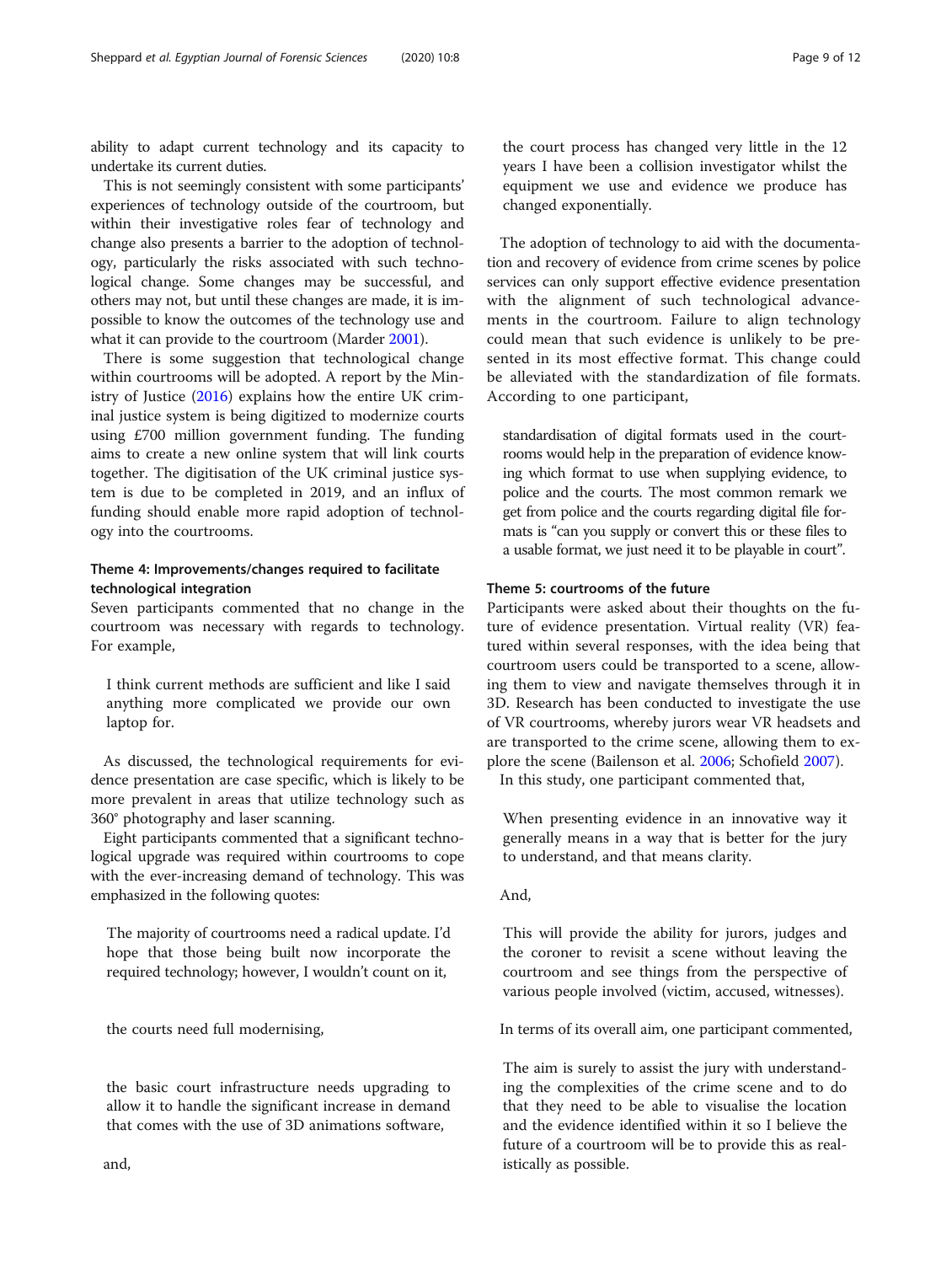This participant does not state what technology will be used to provide this experience to the jury only that the visual evidence will need to be as realistic as possible.

The effectiveness of VR technology for evidence presentation is likely to encourage debate, given the clarity with which crime scenes can be presented, but with the consideration of contextual information and its effects on juror response.

There will however be a fine line between giving a jury enough information with which to make an informed decision and traumatising them in vivid technicolour. Technology should not be adopted for the sake of it as this could have profound effects on the trials outcome. Any evidence presented in a courtroom needs to describe the incident that occurred in a manner which is easily understandable.

Although the perceived benefits of the technology were discussed by some, other participants commented on how VR was "still a long way off from being used for evidence". Issues regarding the persuasive impact of demonstrative evidence have already been explicitly expressed with regard to 360° photography and laser scanning (Narayanan and Hibbin [2001](#page-11-0)). Other researchers claim that such evidence can lead a jury to blindly believe and accept the evidence, as shown in the work of Schofield and Fowle ([2013](#page-11-0)) and Selbak [\(1994](#page-11-0)). Consequently, the use of visual presentation using CG could have profound implications on the case outcome if the jurors instantly believe what they are seeing. Evidence presented in such a way must remain scientifically accurate and truthfully reflect the scientific data and augment witness testimony (Manker [2015](#page-11-0)). This was supported by participant comments regarding the probative value of the evidence. Here,

the probity value is yet to be determined, in addition to juries not being allowed on many occasions to witness certain graphic images for fear of being overly influenced. Virtual reality would compound this.

Another participant commented that,

it may be perceived as entertainment rather than a judicial process.

## Theme 6: 360° photography and laser scanning

Given the considerable amount of technology available with respect to crime scene documentation, such as 360° photography and laser scanning, and the expertise of the participant group, participants were asked to describe their experiences of such technological advancements.

Most participants (18 out of 21) described how their respective police services currently utilize 360° photography or laser scanning methods to document their crime scenes, but due to limitation of the court, facilities were unable to present such evidence to the courts. In such situations, 3D laser scan data was used to create 2D plans which were then printed for the court. This was criticized by one participant, who expressed their opinion on having to print 2D plans as,

a travesty really when you consider what capability this data offers.

Often, such technology requires access to a data cloud, which raised an issue for two participants for evidence presentation.

One participant stated that it is,

unfortunate as the benefits of the data cloud as a contextual visual aid are unrivalled. In situations where the 3D data was allowed, it was only accepted into the court as a 3D animated "fly-through" played directly from a DVD. This participant stated that using this DVD method it was not possible to move through the scene in real time.

One participant did report being able to successfully present their 360° panoramas.

I was the first to show 360° panoramas along with point cloud data. I had to explain to the court what it was and how it was used prior to the case commencing. We have presented this type of evidence now in live court 3 times and received no criticism. There have been at least another 3 cases where we have produced it but not required to show it. It does require some advanced preparation and several visits to the court room to be used, to make sure it all works.

# Conclusion

This study has contributed to this academic field by publishing real life experiences of crime scene examiner's, who have used advanced technology to record and evaluate crime scenes but are limited in their scope for sharing this information with the court due to technological insufficiency. Contemporary recording techniques have provided the opportunity for further review of crime scenes, which is considered to be a valuable property over previous documentation practice, which relied upon the competency of the investigator to comprehensively capture the scene, often in a single opportunity.

With the Ministry of Justice driving the adoption of technology and providing significant funding to ensure the uptake of technology by courtrooms, it is inevitable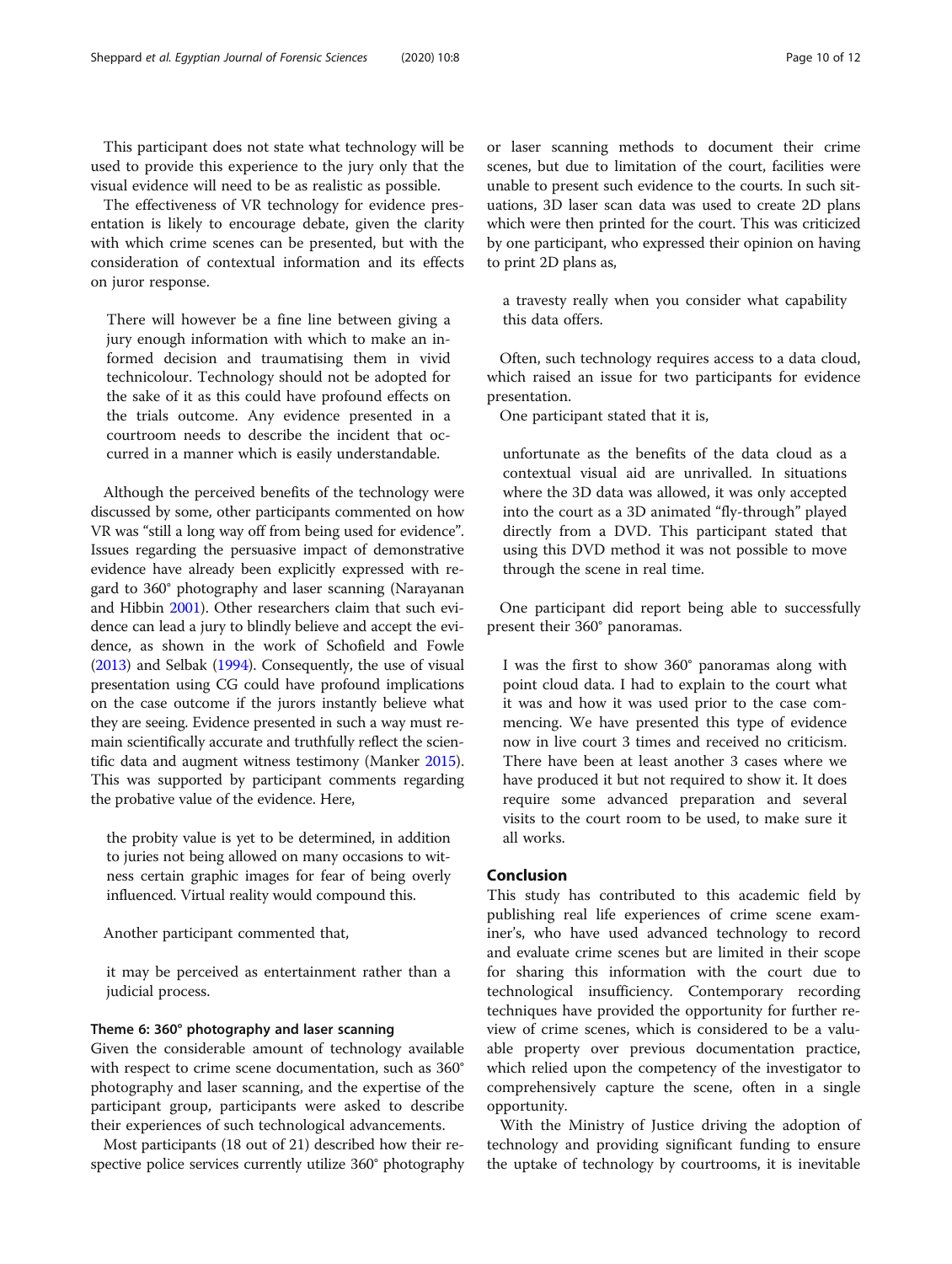<span id="page-10-0"></span>transfer to become more seamless. The results of the qualitative phenomenological research in this study identified six key themes from the responses of participants, representing 15 of the current 43 UK police services. The themes covered the "current use of technology in the courtroom", "lack of technology in the courtroom", "difficulties/barriers associated with the integration of technology into the courtroom", "improvements/changes that are required for technology integration", "the future of courtroom digital technology", and "360° photography and laser scanning". The participants reported a general lack of technological integration within any court environments. It was clear that a significant change is required to existing courtrooms and their infrastructure to allow the use of existing technology to be utilized effectively, particularly for crime scene documentation, such as 360° photography or laser scanning from crime scenes or of evidence types. These areas, along with virtual reality represented aspects which participants believed would describe *future*proofed courtrooms. However, concerns were voiced by the study group questioned, over the contextual influence that immersive technology may potentially cause and questioned the need to expose jurors to such information. Clearly, not only does digital-technological development within the courtroom require consideration, the attendant psychological benefits and ethical aspects also require developing in parallel to make the use of digital technology a fully useful and integrated feature in the decision-making process of Jurys and the UK courts and to provide a digital end-to-end common platform. As part of the ethical concerns to be addressed and those of "evidence continuity and potential contamination" of data, the opportunity that may exist to manipulate visual images needs to be carefully explored and future-proofed into any systems being developed. The authors firmly believe and attest that there is considerable scope for exploring this area further, although realize that the restricted access for courtroom presentation are likely, which limits the academic study of this area.

## Abbreviations

CG: Computer generated; CJS: Criminal justice system; CPS: Crown Prosecution Service; VR: Virtual reality

### Acknowledgements

The authors wish to thank the participants who took part in this study.

#### Authors' contributions

KS collected, analysed and interpreted the participant data regarding the use of technology in the criminal justice system with assistance from SF and JP. All authors were contributors in writing the manuscript and reading and approving the final manuscript.

### Funding

This research did not receive any specific grant from funding agencies in the public, commercial or not-for-profit sectors.

#### Availability of data and materials

The datasets used and/or analysed during the current study are available from the corresponding author on reasonable request.

#### Ethics approval and consent to participate

This study was considered using agreed university procedures and was approved by Staffordshire University.

#### Consent for publication

All data collected from the questionnaires was anonymised and it is not possible to identify the individuals who took part in the study through their statements or quotes. Participants were asked to sign a consent form stating that they understand that the data collected during the study would be anonymised prior to any publication.

#### Competing interests

The authors declare that they have no competing interests.

#### Author details

<sup>1</sup> Liverpool John Moores University, Pharmacy and Biomolecular Sciences, James Parsons Building, Byrom Street, Liverpool L3 3AF, UK. <sup>2</sup>Department of Forensic and Crime Sciences, Faculty of Computing, Engineering and Sciences, Science Centre, Staffordshire University, Leek Road, Stoke-on-Trent, Staffordshire ST4 2DF, UK.

## Received: 19 July 2019 Accepted: 17 February 2020 Published online: 02 March 2020

#### References

- Agosto E, Ajmar A, Boccardo P, Tonolo FG, Lingua A (2008) Crime scene reconstruction using a fully geomatic approach. Sensors 8:6280–6302
- American Bar Association (2013) In: Poje J (ed) ABA Legal technology survey report. Volume VI. Mobile Lawyers
- Bailenson JN, Blasovich J, Beall AC, Noveck B (2006) Courtroom applications of virtual environments, immersive virtual environments and collaborative virtual environments. Law Policy 28(2):249–270
- Burton A, Schofield D, Goodwin L (2005) Gates of global perception: forensic graphics for evidence presentation. In: Proceedings of ACM Symposium on Virtual Reality Software and Technology, ACM Press, Singapore, pp 103–111
- Chan A (2005) The use of low cost virtual reality and digital technology to aid forensic scene interpretation and recording. Cranfield University PhD Thesis, Cranfield
- Dahir VB (2011) Chapter 3: digital visual evidence. 77-112. In: Henderson C, Epstein EJ (eds) The future of evidence: how science and technology will change the practice of law. American Bar association, Chicago
- Dunn MA, Salovey P, Feigenson N (2006) The jury persuaded (and not): computer animation in the courtroom. Law Policy 28(2):228–248
- Guest G, MacQueen K, Namey E (2012) Applied thematic analysis. Sage, Thousand
- Howard TLJ, Murta AD, Gibson S (2000) Virtual environments for scene of crime reconstruction and analysis. In: Proceedings of SPIE - International Society for Optical Engineering, p 3960
- Kassin S, Dunn MA (1997) Computer-animated displays and the jury: facilitative and prejudicial effects. Law Hum Behav 21(3):269–281
- Krieger R (1992) Sophisticated computer graphics come of age—and evidence will never be the same. J Am Bar Assoc:93–95
- Kuehn PF (1999) Maximizing your persuasiveness: effective computer generated exhibits. DCBA Brief J DuPage County Bar Assoc, 12:1999-2000
- Lederer FI (1994) Technology comes to the courtroom, and.... . Faculty Publications. Emory Law J 43:1095–1122
- Lederer FI, Solomon SH (1997) Courtroom technology an introduction to the onrushing future. In: Faculty Publications. 1653. Conference Proceedings. Part of the Fifth National Court Technology Conference in Detroit, Michigan
- Leveson B (2015) Review of efficiency in criminal proceedings by the Rt Hon Sir Brian Leveson. President of the Queen's Bench Division. Judiciary of England and Wales